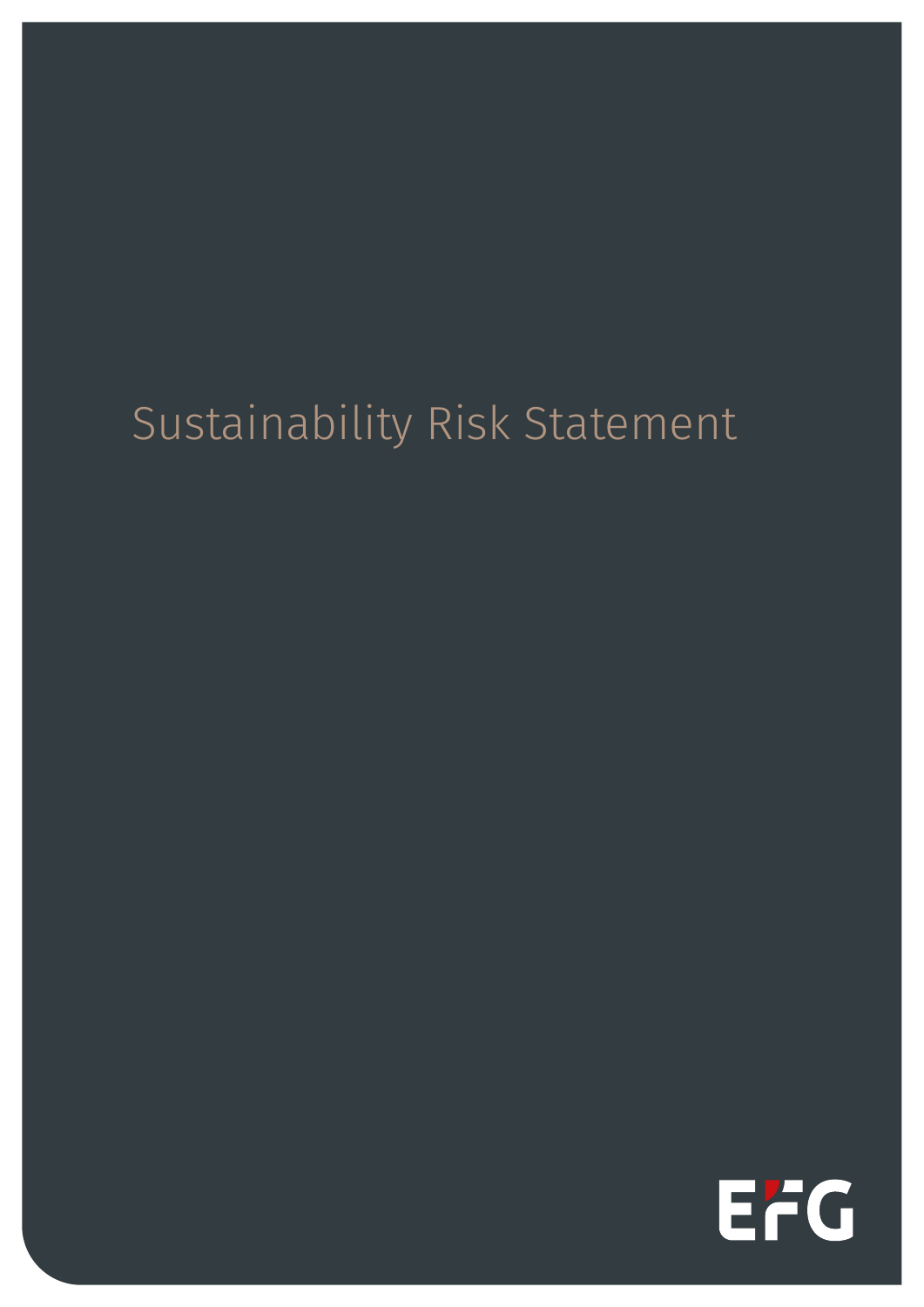### 1. Introduction

EFG is committed to Sustainable and Responsible Investments and to supporting sustainable financial markets. The Asset Management arm of EFG, EFGAM is member of Swiss Sustainable Finance (SSF) and a signatory to the United Nations Principles for Responsible Investment (PRI). As a group aiming to produce financial returns for our clients, we believe that to obtain a rounded view of investments, of their risks and opportunities we need to look at them with a wide lens; Environmental, Social and Governance (ESG) issues are part of such an effort. While it is not always possible to directly link ESG considerations to financial value, we believe ESG performance can provide a proxy for the quality of management and for the capacity of the investee to deliver sustainable competitive advantage.

## 2. Analysis

The analysis applied to multi-asset and multi-product portfolio such as the discretionary mandates follows different routes that are based on the specificities of the underlying securities.

EFG ESG analysis team structures and maintains bespoke tools and analysis that help monitor ESG factors in the investments and products managed by EFG and collaborates with other EFG teams to define ESG analysis processes that are consistent across the group.

### Direct Investments

With reference to direct investments EFG owns a proprietary ESG assessment tool, the GRIP1 (Global Responsible Investment Platform) that is based on financial materiality and allows us to assign an ESG rating to invested companies with a 0% to 100% scale where the weak ESG companies receive a lower rating. For covered companies, GRIP may include hundreds of datapoints divided across different KPIs (Key Performance Indicators), that are selected and weighted in line with our view on the sector specific financial materiality of the different industries. The definition of our framework follows the below structure.

We also believe that an economically efficient, sustainable global financial system is a necessity for long-term value creation. As such EFG is also committed to more and more consider the externalities produced by companies and investments on the environment and society. An improved control in both directions will reward long-term, responsible investment and benefit the environment and society as a whole.

The investments underlying these financial products do not take into account the EU criteria for environmentally sustainable economic activities.

- i. Definition of industries/sectors.
- ii. Definition of the Key Performance Indicators (KPIs) and of a scheme to organise them (KPIs tree). The KPIs and the scheme cover the relations between any company and its stakeholders.
- iii. Definition and grouping of the data needed to assess the KPIs.
- iv. Definition of the materiality (weight, relevance) of KPIs for each industry/sector.
- v. Definition of additional requirement specific for each industry/sector.

The data used for GRIP are currently sourced from Refinitiv, RepRisk and CDP.

### Third Party Mutual Funds (Long Only Funds)

EFG owns a proprietary ESG assessment tool for 3rd party funds that is based on a combination of top down and bottom up approach that consider the specific investment process of the funds.

The top down approach starts with the assessment of the UN PRI (Principle for Responsible investments) transparency score that is used together with additional consideration to identify and verify ESG elements of the investment process, based on an internally defined questionnaire. Exclusion of controversial weapons is also expected.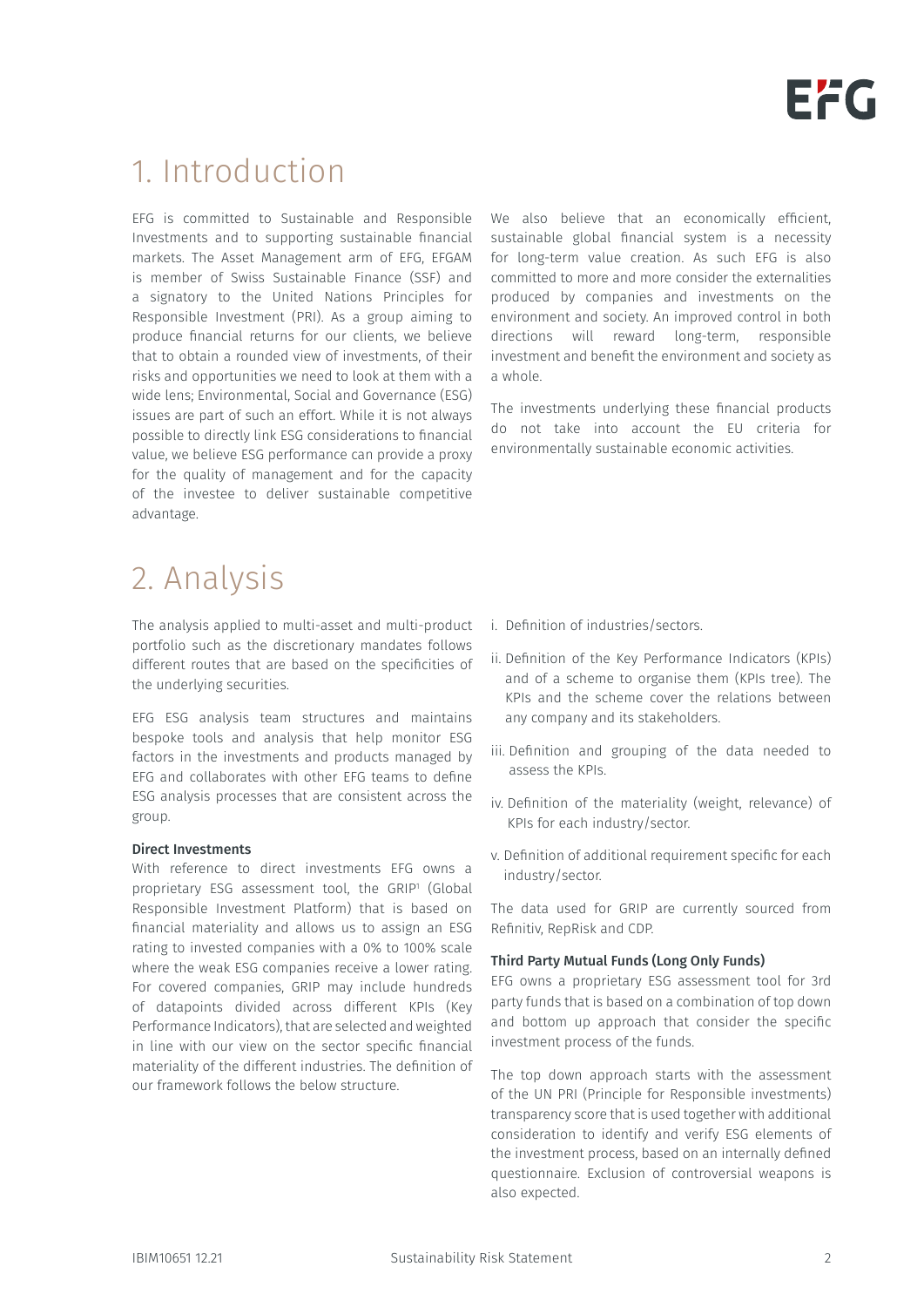To compliment the top down analysis, EFG also reviews Morningstar's and MSCI ESG portfolio scores for each equity and fixed income fund.

Finally, the bottom up & top down scores are combined to give an overall ESG score. As a consequence of this approach, our approved "Long Only" fund list is rated with respect to the ESG integration and funds are classified accordingly.

While this list is used for most of our investments, Portfolio Managers also have the discretion to invest in funds that are outside this list. However, also in this case, the ESG integration level of these funds is assessed, albeit with a slightly different process: in such cases local Portfolio Managers are required to analyse the level of ESG integration of the investee funds and to identify if the specific strategy can create a bias that increases sustainability risks through the use of a specific template that will be used for all new investment and renewals of investments.

### Alternatives and Funds of Funds

The analysis of sustainability risk into the alternative funds is a complex task as, within alternatives, the ESG integration is quite rare. Nonetheless EFG Due Diligence questionnaire incorporates ESG questions to assesses if the specific strategy can create a bias that increases sustainability risk.

1 A more detailed description of the GRIP can be found on [https://www.efgam.com/doc/jcr:620279ad-9b4b-4482-93f2-](https://www.efgam.com/doc/jcr:620279ad-9b4b-4482-93f2-1d7d6fb49e0d/ESG%20Rating%20Methodology%20Jun21.pdf/lang:en/ESG%20Rating%20Methodology%20Jun21.pdf) [1d7d6fb49e0d/ESG%20Rating%20Methodology%20Jun21.pdf/lang:en/](https://www.efgam.com/doc/jcr:620279ad-9b4b-4482-93f2-1d7d6fb49e0d/ESG%20Rating%20Methodology%20Jun21.pdf/lang:en/ESG%20Rating%20Methodology%20Jun21.pdf) [ESG%20Rating%20Methodology%20Jun21.pdf](https://www.efgam.com/doc/jcr:620279ad-9b4b-4482-93f2-1d7d6fb49e0d/ESG%20Rating%20Methodology%20Jun21.pdf/lang:en/ESG%20Rating%20Methodology%20Jun21.pdf)

### 3. Performance and Risk

One of the key objectives of investing is to produce returns, and we are very much aware that there is no return without risk. It is therefore paramount to monitor the variables that could have a negative impact on investment performance such as the financial or the extra-financial factors that can impact the risk-return profile or have financial consequences.

EFG monitors and appraises how the implementation of the current Investment Policy impacts risk-adjusted investment results and takes appropriate action should the results be unsatisfactory. Regularly the ESG team assesses the link between risk and ESG profile. The assessments performed so far clearly show a positive correlation between equity volatility and sustainability risk expressed by a low ESG score which is the reasons why EFG since many years decided to focus on ESG scores as an additional risk parameter.

In the case of fixed income assets the relation between ESG and risk/return is more controversial as the worst companies tend to have a higher yield and therefore, unless they go bankrupt, they tend to provide higher returns. In the fixed income space the name of the game is downside protection and sustainability risks are assessed with the aim to better understand if the yield we get from an investment is aligned with the whole set of risks we take: the financials, but also the extra-financial ones that can have an impact on the bottom line of the company.

EFG carefully monitors the exposure of their investments to climate change risks focusing on emissions and preparedness to react to transition and physical risk. Appropriate tools, such a CO2 scenario model, are at disposal of fund managers and analysts to check company exposure to CO2 risks. Additional tools provide information about coal and fossil fuel exposure. The specific attention we paid to fossil fuel intensive industries proved to be beneficial for the past performance of our investments.

Assessing the sustainability risks and performance of the third party funds is a more complex exercise due to different approaches and rating system used by fund managers. Exclusion criteria also play a significant role in making this assessment even more complex. Finally, the amount of fully ESG integrated funds is still limited. Following the many academic papers that suggest the existence of a positive link between ESG and risk/return of investments (or the lack of a negative correlation) we believe that ESG integration in our fund analysis will provide a better risk/return profile for our investments.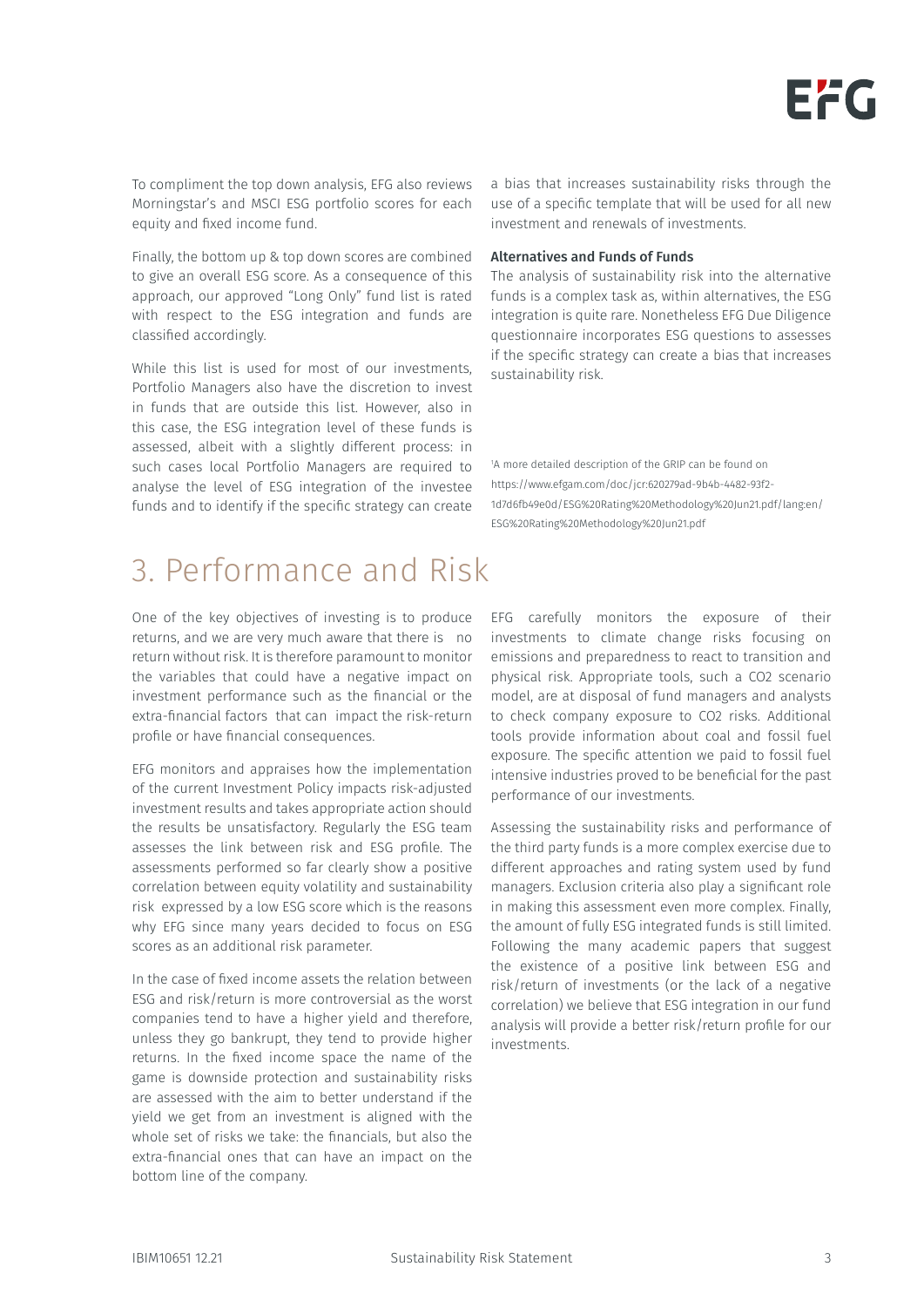### 4. Integration

The integration of sustainability risk into our discretionary managed portfolios can follow slightly different steps according to the specific product and more than one approach can be applied at the same time. At least 90% of discretionary mandates holdings need to be ESG screened with respect to sustainability risk, according to the specific rules for the different asset classes.

### Direct Investments

EFG considers ESG integration as being part of a sound due diligence process and as such decided to remove from its investable universe companies that receive a score lower than 25% unless an engagement process to increase this score or certain KPIs is put in place. These companies are usually exposed to significant controversies or are not transparent making almost impossible to correctly assess their sustainability risk exposure.

Companies with a coal share of revenues >30% are also removed from our universe to reduce the stranded asset risk and the risk of a sudden collapse of revenues.

The integration of sustainability risks is done through two alternative channels:

- EFG adopts an ESG checklist that also focus on the main sustainability risk allowing investment professionals to better assess and keep track of the different risks that need to be considered during companies' due diligence (Equity and Fixed Income)
- Integrating ESG scores in the algorithms that define the attractiveness of investments meaning that the higher the sustainability risk, the higher needs to be the expected return that is expected to justify holding the security. (Applies to equity only)

EFG also maintains an ESG questionnaire that empowers financial analysts and portfolio managers to ask the right ESG questions to companies to understand their sustainability risks.

In addition to that EFG carefully monitor the exposure of its investments to climate change focusing on emissions and preparedness to react to transition and physical risk. Appropriate tools, such a CO2 scenario

model based on NGFS scenarios, or a list of companies significantly exposed to coal and fossil fuel is at fund manager disposal. The strict control we applied on these industries proved beneficial for the performance of our investments.

### Indirect Investments - Mutual Funds

EFG owns a proprietary ESG assessment tool for 3rd party funds, that is based on a combination of top down (PRI Transparency assessment) and bottom up approach that consider the specific investment process of the funds.

The top-down approach starts from PRI scores that are used by the fund selection team as a top down input together with additional consideration to identify and verify ESG elements of the investment process. To compliment the top down analysis, EFG reviews Morningstar's and MSCI's ESG portfolio scores for each equity and fixed income fund.

Finally, the bottom up & top down scores are combined to give an overall ESG score. As a consequence of this approach, Funds in the approved "Long Only" fund list used by discretionary portfolio managers are rated with respect to the ESG integration and classified accordingly.

While this list is used for most of our investments, EFG Portfolio Managers also have the flexibility to buy funds that are outside this list. However, also in this case, the ESG integration level of these funds is assessed, albeit with a slightly different process: local Portfolio Managers are required to analyse the level of sustainability risk integration of the investee funds and to identify if the specific strategy can create a bias that increases sustainability risk through the use of a specific template.

Considering the lack of alternatives non ESG integrated funds can be selected/bought when the analysts or portfolio manager deem a reasonable ESG integrated alternative doesn't exist, with a comply or explain approach.

#### Indirect Investments - Alternatives

Portfolio managers have however the discretion to invest in ESG integrated funds also when they believe that the better monitoring of ESG risk can produce a more favourable risk/return profile.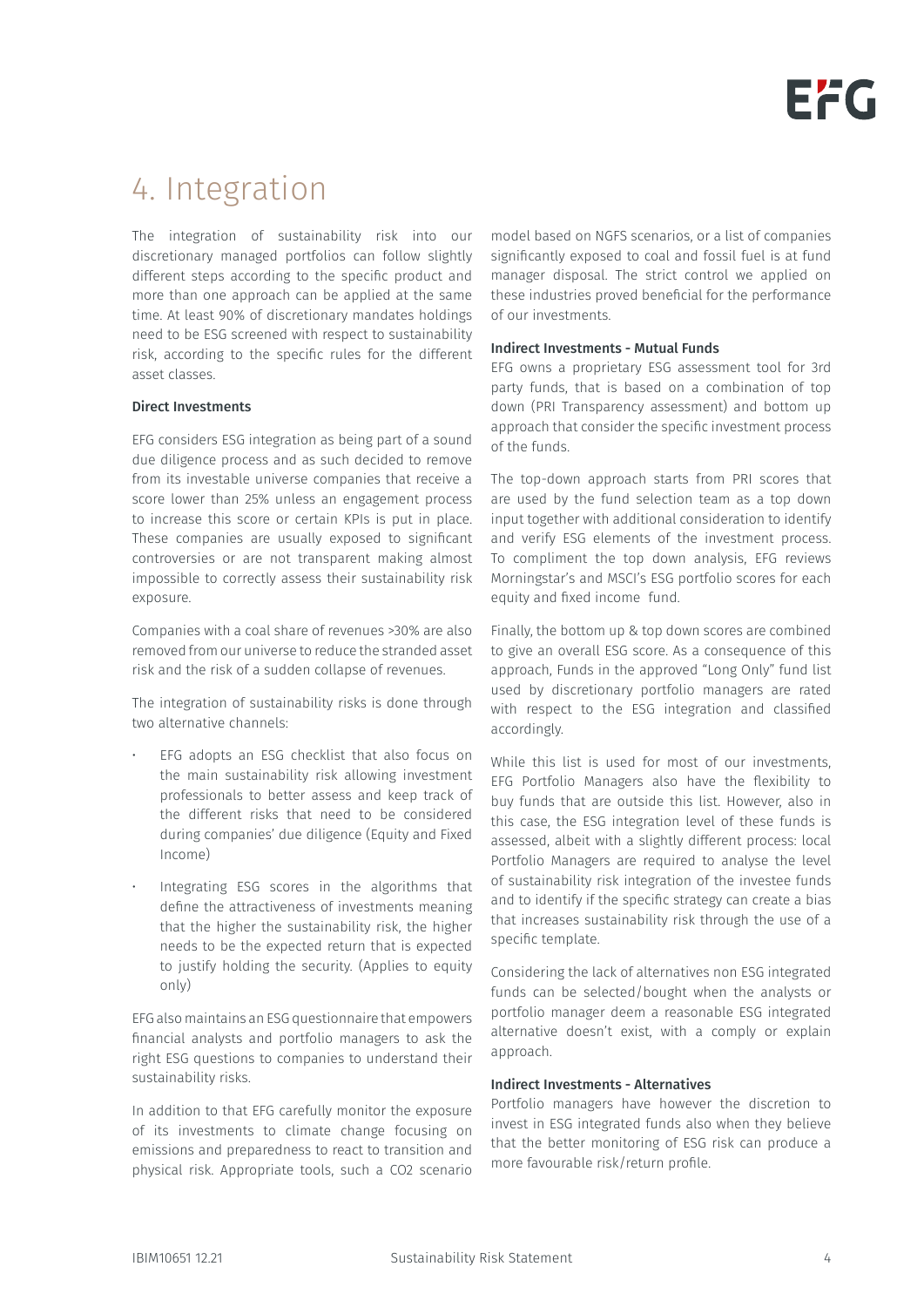Considering the lack of alternatives non ESG integrated funds can be selected/bought when the analysts or portfolio manager deem a reasonable ESG integrated alternative doesn't exist, with a comply or explain approach.

# 5. Exclusions

EFG also applies some additional ethical and exclusion consideration in its investment process excluding from its investment universe companies that produce cluster bombs, landmines, biological or chemical weapons or companies that produce nuclear weapons for countries that didn't signed the Nuclear non-proliferation treaty. Additionally, companies that are deemed to be in breach of the UN Global Compact principles are removed from our investable universe unless a clear engagement process is set-up.

As sustainability risks continue to evolve and their understanding change over time, EFG periodically reviews and updates its sustainability risk policies, procedures and practices.

DUE TO THE LATE PUBLICATION OF THE FINAL RTS REGULATION (FEBRUARY 2021) EFG DECIDED TO OPT-OUT AND DOES NOT CONSIDER THE ADVERSE IMPACTS OF INVESTMENT DECISIONS ON SUSTAINABILITY FACTORS. EFG PLANS TO REVISIT THIS DECISION BEFORE YEAR END.